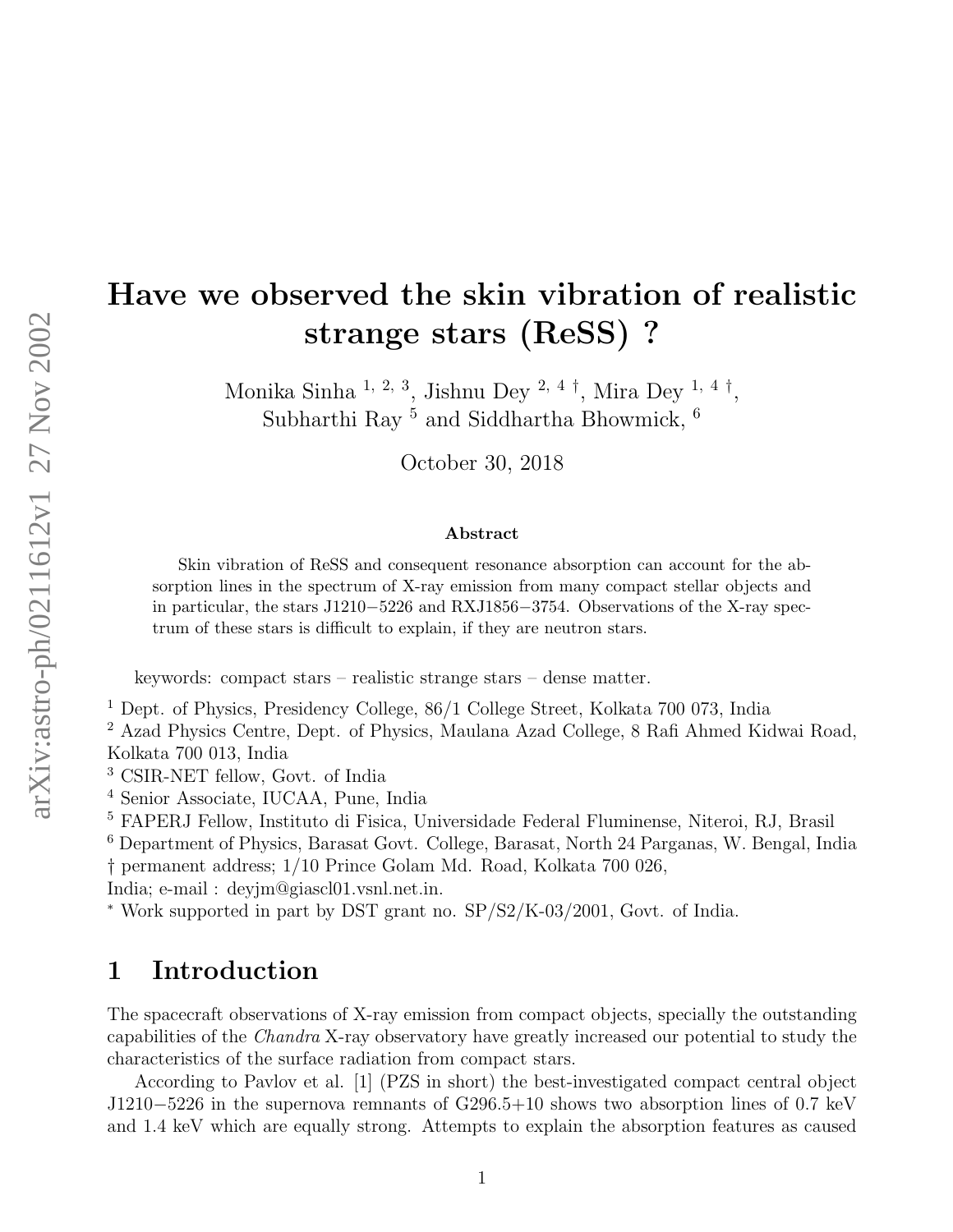by the intervening interstellar (or circumstellar) medium material lead to huge overabundance for some elements. Therefore the observed lines are most likely intrinsic to the compact star.

The star RXJ1856.-3754 is a compact object with no pulsation and is only about 120 pc away from us. There is a recent controversy [2, 3] about this star since it shows a black body spectrum but with a dip at about 0.3 keV which has led to some speculation about X-ray activity comprising of two zones (with their associated magnetic fields) and two temperatures.

In the present paper we show that a natural explanation of the  $dip(s)$  is in terms of absorption at the resonance frequency (fundamental or its harmonics) of the star surface which is only  $10^{-7}$  fm thick. For this we employ the EOS1, [4] (SS1 in [5, 6]) which has been widely used by many authors for explaining (1) the Mass-Radius (M-R) curves of stars [4, 5], (2) properties of quasi-periodic oscillations [6], (3) continuity of the entropy from the hadron to quark phase  $[7]$ ,  $(4)$  fast rotation properties of stars  $[8, 9]$ ,  $(5)$  gamma ray bursts  $[10, 11]$ ,  $(6)$  radial oscillations [12, 13] (7) superbursts and long bursts through quark pairing as surface phenomenon of compact objects [14] - and many other properties. The pressure derivative at the star surface is known to be related to the vibrations of the skin, which in our case consists of the lighter quarks with mass ∼ 130 MeV (we neglect strange quarks which have mass exceeding the u,dmass by another 150 MeV). This gives us a natural frequency for the system and any vibration at the surface will be preferentially absorbed at this frequency according to the basic tends of physics. Therefore the system will absorb this frequency and its harmonics preferentially from the X-ray generated at the surface by accreting matter falling in from outside. This is our model for absorption band in the spectra.

As a by-product we also calculate properties of the electron cloud associated with the star and electron natural frequency controlled by the central positive charge.

We are grateful to the referee for pointing out that one could assume that the absorption lines are due to once - ionized helium in a super strong magnetic field. If one assumes these are electron cyclotron lines, the features might be interpreted as the fundamental and the first harmonic of the electron cyclotron energy in a magnetic field as two fundamentals from two regions with different magnetic fields. However PZS clearly point out that this is difficult to believe on two counts:

- 1. The surface magnetic field has to be  $B > 3 \times 10^{12} G$
- 2. The oscillator strength of the first harmonic is smaller than the fundamental by a factor 0.002 so that it is hard to explain why the 1.4 keV is as strong as the 0.7 keV feature if we assume that the two lines are associated with the same magnetic field.

The referee has also asked us to comment on the recent paper by Cottam, Paerels and Mendez [15]where they have found the red shift of a star to be 0.35 and assume that 'for astrophysically plausible range of masses ( $M \sim 1.3-2.0 M_{\odot}$  it excludes some models in which the neutron stars are made of more exotic matter' including model of [4]. While this may be so, there may be other stars whose red shift may be measured in the near future which will be shown to be compatible with the latter model. More importantly Li et al.Li99b have pointed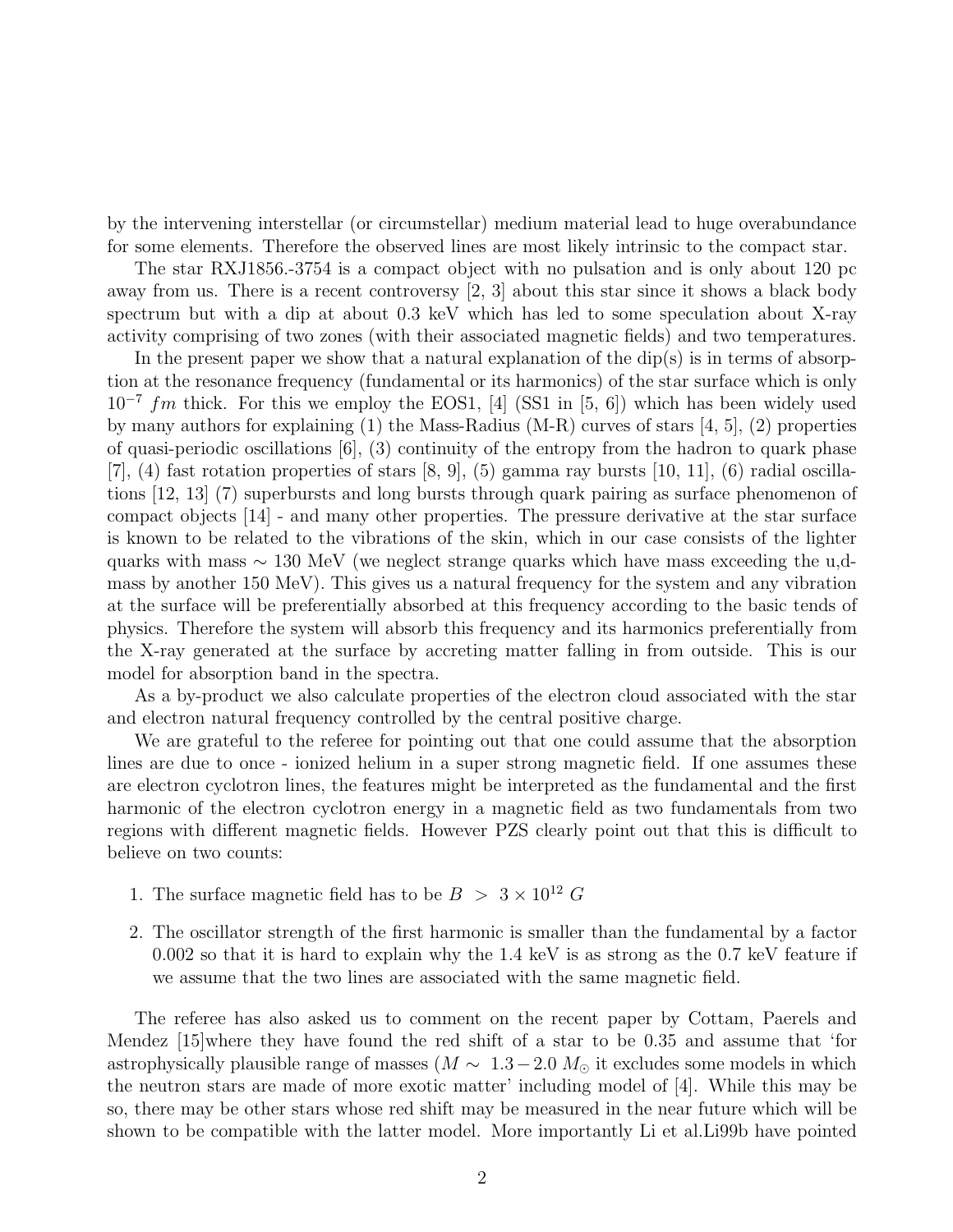out that the star 4U 1728–34 has mass less than 1.1  $M_{\odot}$  so that we see no reason why such a mass is not astrophysically plausible, if a star emitting X rays. In fact the crucial proof for the existence of strange stars may come from the pinpointed low mass compact object of mass 1.1  $M_{\odot}$  or less, since low masses with neutron matter EOS cannot form stars. Strange quark stars are self bound, so they can have low masses and if they are fast rotating with binary partners they may also show up marginally stable orbits due to their oblate structure and can lead to observable phenomenon as found by Zdunik and Gourgoulhon [16].

### 2 Incompressibility and oscillations in ReSS.

Incompressibility K, plays a very significant role in nuclear physics since the energy per particle, E/A has a minimum at normal density and at zero temperature. The pressure, p is zero at this point. For such systems the energy can be written out as the sum of the equilibrium value and a term proportional to the square of the change in the radius, leading to the spectrum of a harmonic oscillator. It was found in [17] that the magnitude of nuclear incompressibility is comparable to that of a nucleon and of quark gas. In [18] it was found that the excitations of the nucleon could be related to K and the bag inertia parameter.

The rate of change of p with number density is related to the incompressibility and the breathing modes determined by it. Since the ReSS strange matter shows a minimum at about five times normal density, the star surface has this density and this surface will vibrate. The vibration frequency spectrum is controlled by  $dp/dr$ .

In ReSS model the energy per particle has a minimum at the surface. The nature of the curve near the minimum can be approximated by a harmonic oscillator as shown in Fig. 1. A Taylor expansion of the energy about  $r = R$  gives

$$
\frac{E(r)}{A} = \frac{E(R)}{A} + \frac{1}{2}k(r) \quad (r - R)^2
$$
 (1)

where R is the star radius,  $k(r) = -4\pi r^2 \frac{dp}{dr}$  and

$$
\frac{dp}{dr} = \frac{-G(p(r) + \epsilon)(m(r) + 4\pi r^3 p(r))}{r^2 (1 - \frac{2Gm(r)}{r})}
$$
\n(2)

is the TOV equation with conventional notation. The frequency of the vibration is given by

$$
\omega = \sqrt{\frac{k(R)}{m_{skin}}}.\tag{3}
$$

We take

$$
m_{skin} = 4\pi R^2 n(R) \frac{m_u(R) + m_d(R)}{2} d \tag{4}
$$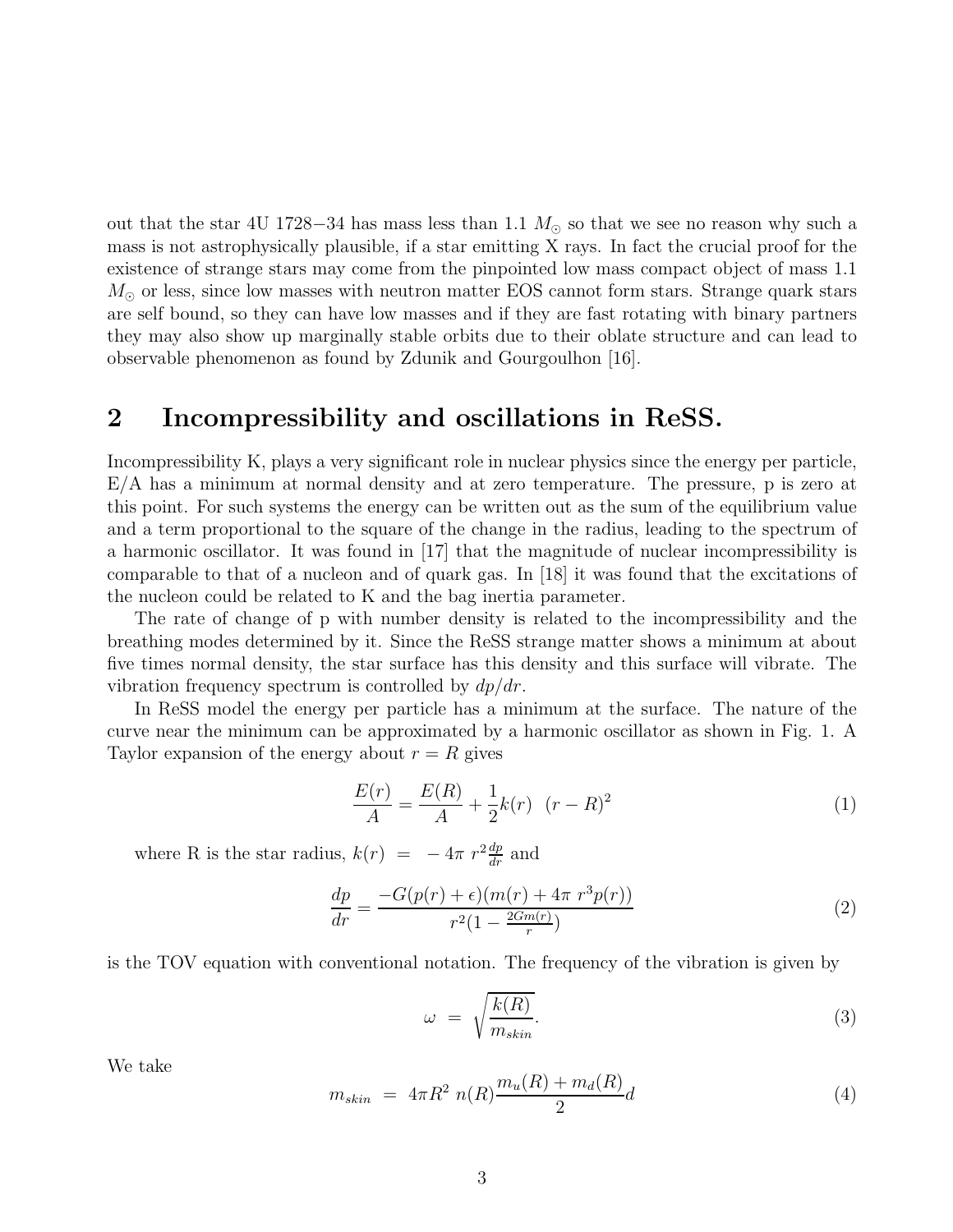

Figure 1: Energy per baryon vs. radius.

where  $n(R)$  is the number density at the surface, while  $m_u$  and  $m_d$  are the respective u and d masses obtained from the self consistent ReSS solutions [4]. To estimate the skin depth d we turn to the electron cloud outside the star.

It is well known [19, 20] that strong (or gravitational interaction alone) cannot retain the electrons within the sharp surface of a strange star and they spread outside the star in a shell of thickness several hundred fm [21]. They induce a positive charge at the centre once the charge neutrality condition is set up over the years and the electrostatic potential holds them. The minimum number of electrons in the shell that ensures this equilibrium is

$$
N_{crit} = \frac{137 \ R}{\hbar c} (\sqrt{(k_f(R)\hbar c)^2 + m_e^2 \ c^4} - m_e \ c^2), \tag{5}
$$

where  $\hbar c k_f (R)$ , the electron Fermi momentum is 31.28 MeV at the surface and  $m_e$  is the mass of the electron.

Although  $N_{crit}$  is large,  $1.507 \times 10^{20}$ , it is negligibly small compared to the number N that can be present even in an infinitesimally small skin depth. Enhance the electrostatic attraction by a factor  $f \sim 10$ , with the total number of electrons in the shell is  $f_{\text{Vert}}$  : since number  $\sim k_f^3$ , an infinitesimal change in the Fermi surface by an amount  $\Delta k_f(R) \sim 10^{-8}$  fm<sup>-1</sup> accounts for  $N_{crit}$  as

$$
\frac{3 \Delta k_f(R)}{k_f(R)} = \frac{N_{crit}f}{N} \tag{6}
$$

. For a skin depth  $d = 1.5 \times 10^{-7}$  fm, the total number of electrons is

$$
N = 4\pi R^2 \frac{k_f(R)^3}{3\pi^2} d \approx 10^{28}.
$$
 (7)

Different central densities lead to different stellar masses and radii. This leads to variations in the fundamental frequency of skin vibrations. We find that resonance absorption for the first and the second harmonics of a star with mass 1.22  $M_{\odot}$  and radius 7.16 km corresponds to the 0.7 and 1.4 keV absorption bands of the star J1210−5226, the puzzling pulsar in G296.5−10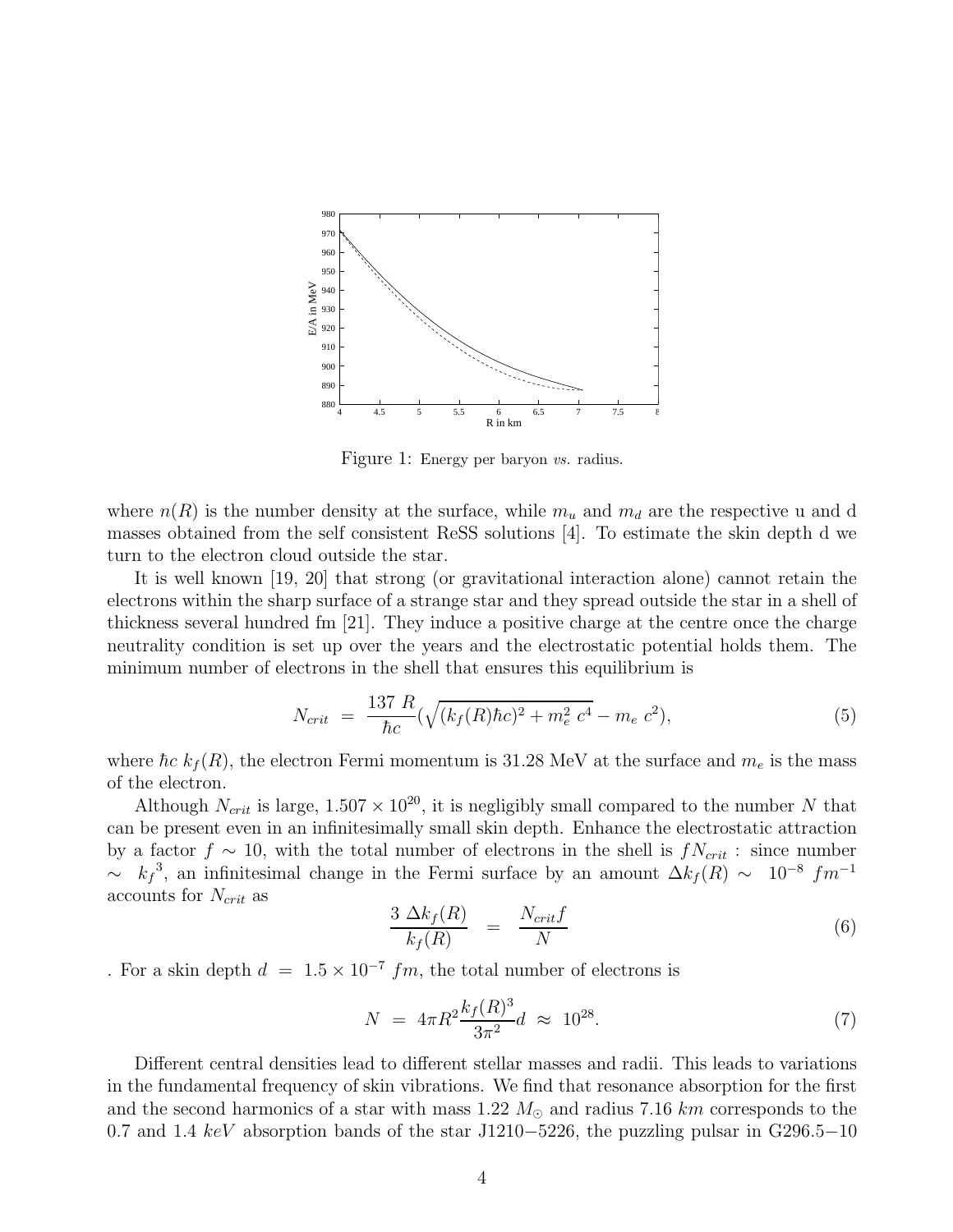(PZS). The 0.3 keV absorption band of RX J1856.5−3754 corresponds to the fundamental of a strange star with mass 0.94  $M_{\odot}$  and radius 6.74 km (PZS).

The factor f can, in principle be measured from the electron oscillation in the outside cloud that gives out a radio wave of energy

$$
h\nu \leq \hbar \sqrt{\frac{2fN_{crit}e^2}{m_eR^3}}.\tag{8}
$$

This may be a broad band radio emission since compressional modes are known to lead to giant absorption (or emission, as the case may be) bands in nuclei and furthermore the electrons in the cloud are constantly moving leading to considerable extra broadening of the band. The referee kindly points out to us that such bands are indeed present in radio observations.

For the strange star fitting J1210−5226,  $f = 10$  gives a radio wave with wavelength more than 180 meters with possible harmonics in the decameter radio band.



Figure 2: Resonant energy (fundamental) for skin vibrations of strange stars with different masses.

In summary, we have pointed out the exciting possibility that the absorption bands seen with Chandra and XMM-Newton in thermal X-ray spectra of stars could arise from surface vibrations of the u-d quarks on the star surface, if the stars are composed of strange matter.

We hope in future, small stars with mass less than or roughly equal to that of the sun will be found from data and their radius found to be of the order of ∼ 5 to 7 km. This would lead to a rich interplay between X-ray astrophysics and QCD.

The authors are grateful to Dr. Alak Ray of TIFR for pointing out the important paper PZS to them. It is a pleasure to thank Dr. Rajesh Gopakumar of HRI for pointing out the importance of  $\Delta k_f$ . MS, JD and SB thank IUCAA for a short pleasant stay. We are grateful to the anonymous referee for improving our paper considerably.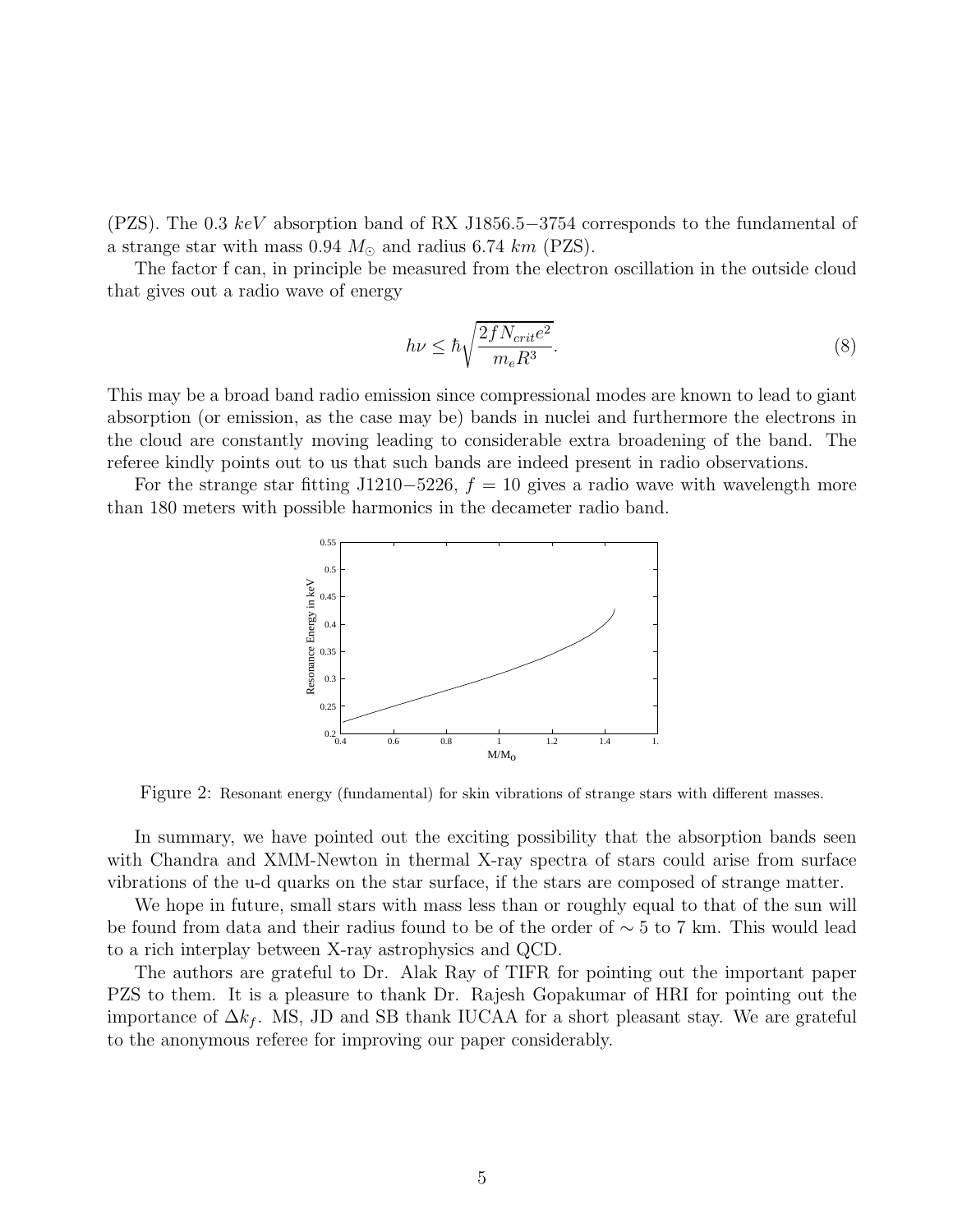| $\rho_c$ $10^{14}$ | $\overline{M}/M_{\odot}$ | R     | $\nu \, \overline{10^{16}}$ | $e_{\nu}$ |
|--------------------|--------------------------|-------|-----------------------------|-----------|
| g/c.c.             |                          | km    | /sec.                       | keV       |
| 14.85              | 0.407                    | 5.262 | 5.3283                      | 0.220     |
| 15.35              | 0.502                    | 5.613 | 5.6857                      | 0.235     |
| 15.85              | 0.607                    | 5.941 | 6.0606                      | 0.251     |
| 16.35              | 0.719                    | 6.247 | 6.4533                      | 0.267     |
| 17.35              | 0.841                    | 6.536 | 6.8802                      | 0.285     |
| 17.85              | 0.894                    | 6.644 | 7.0635                      | 0.292     |
| 18.35              | 0.943                    | 6.741 | 7.2455                      | 0.300     |
| 19.35              | 1.037                    | 6.970 | 7.6103                      | 0.315     |
| 21.35              | 1.159                    | 7.051 | 8.1407                      | 0.337     |
| 22.35              | 1.205                    | 7.139 | 8.3663                      | 0.346     |
| 22.85              | 1.226                    | 7.162 | 8.4758                      | 0.350     |
| 24.85              | 1.288                    | 7.214 | 8.8199                      | 0.365     |
| 25.35              | 1.300                    | 7.228 | 8.8954                      | 0.368     |
| 26.85              | 1.333                    | 7.237 | 9.1107                      | 0.377     |
| 28.35              | 1.357                    | 7.240 | 9.2834                      | 0.384     |
| 28.85              | 1.363                    | 7.240 | 9.3365                      | 0.386     |
| 30.85              | 1.386                    | 7.232 | 9.5348                      | 0.394     |
| 32.85              | 1.402                    | 7.218 | 9.6950                      | 0.401     |
| 34.85              | 1.414                    | 7.199 | 9.8368                      | 0.407     |
| 36.85              | 1.423                    | 7.178 | 9.9558                      | 0.412     |
| 38.85              | 1.429                    | 7.154 | 10.0608                     | 0.416     |
| 40.85              | 1.443                    | 7.130 | 10.1516                     | 0.420     |
| 42.85              | 1.435                    | 7.105 | 10.2311                     | 0.423     |
| 44.85              | 1.435                    | 7.105 | 10.3012                     | 0.426     |
| 46.85              | 1.437                    | 7.055 | 10.3620                     | 0.429     |

Table 1: Resonant frequency of stars